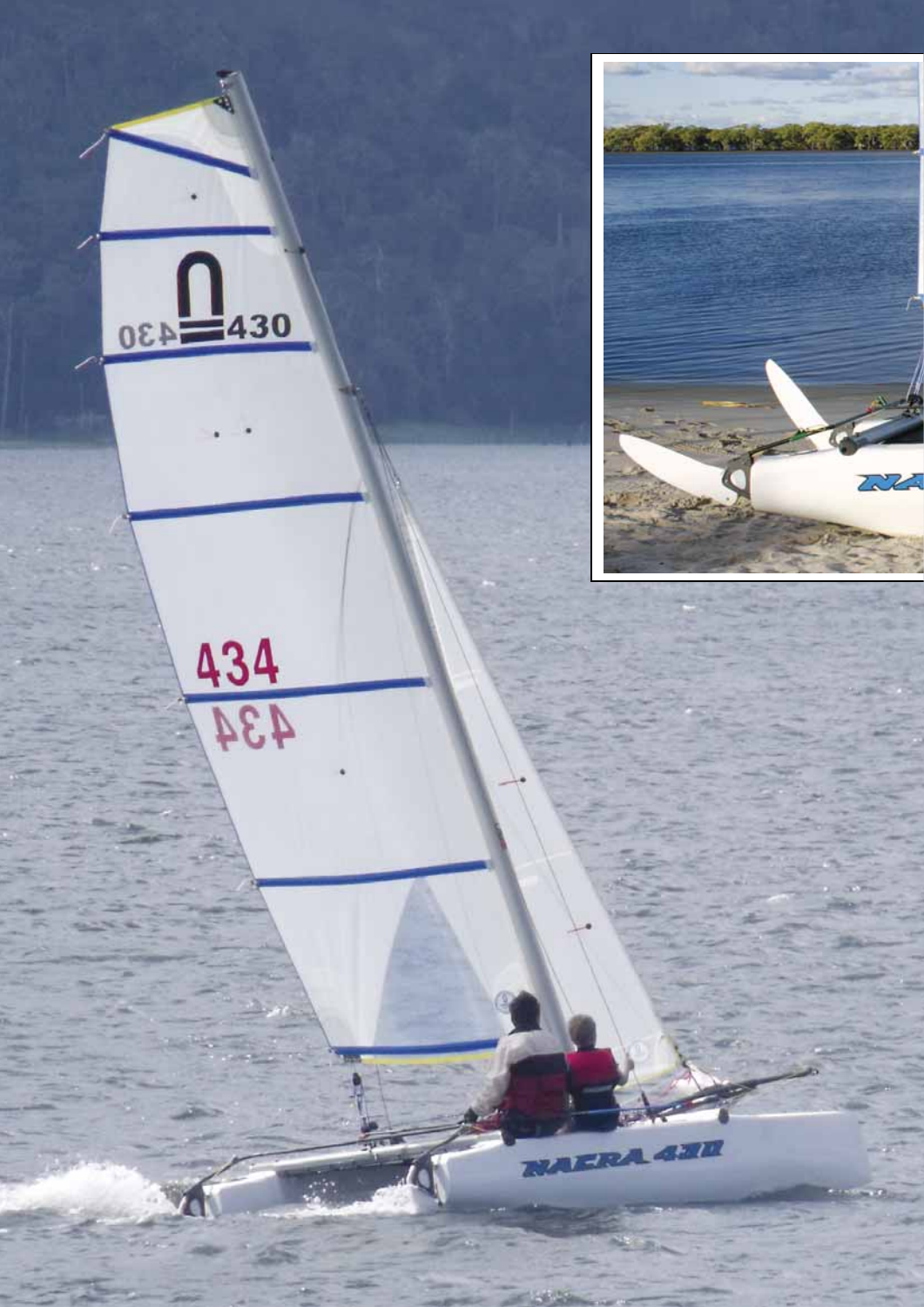

by WARREN GUINEA

# Nacra is a name which is virtually synonymous with off the beach catamarans.

TS SUCCESS W<br>
product coming<br>
new sailing craft. TS SUCCESS WORLDWIDE WITH new designs is such that any new Nacra product coming onto the market is bound to create more than the usual interest in

Such is the case with the new release of the Nacra 430.

With only one new 14ft catamaran being introduced in Australia over the last 20 years, the need was there for a new design with all the modern features that people required in today's market.

Many 14ft sailors over the years have upgraded to bigger and faster boats, looking for something more than the basic surfcat design of the 1970s.

Nacra set out to design a new 14ft Catamaran that had all of the features:

- Simple to sail;
- Easy to rig;
- 21st Century looks;
- Latest technology in designs;
- Large storage areas in each hull;
- Fits into modern day garage;
- Great turn of speed.



**430**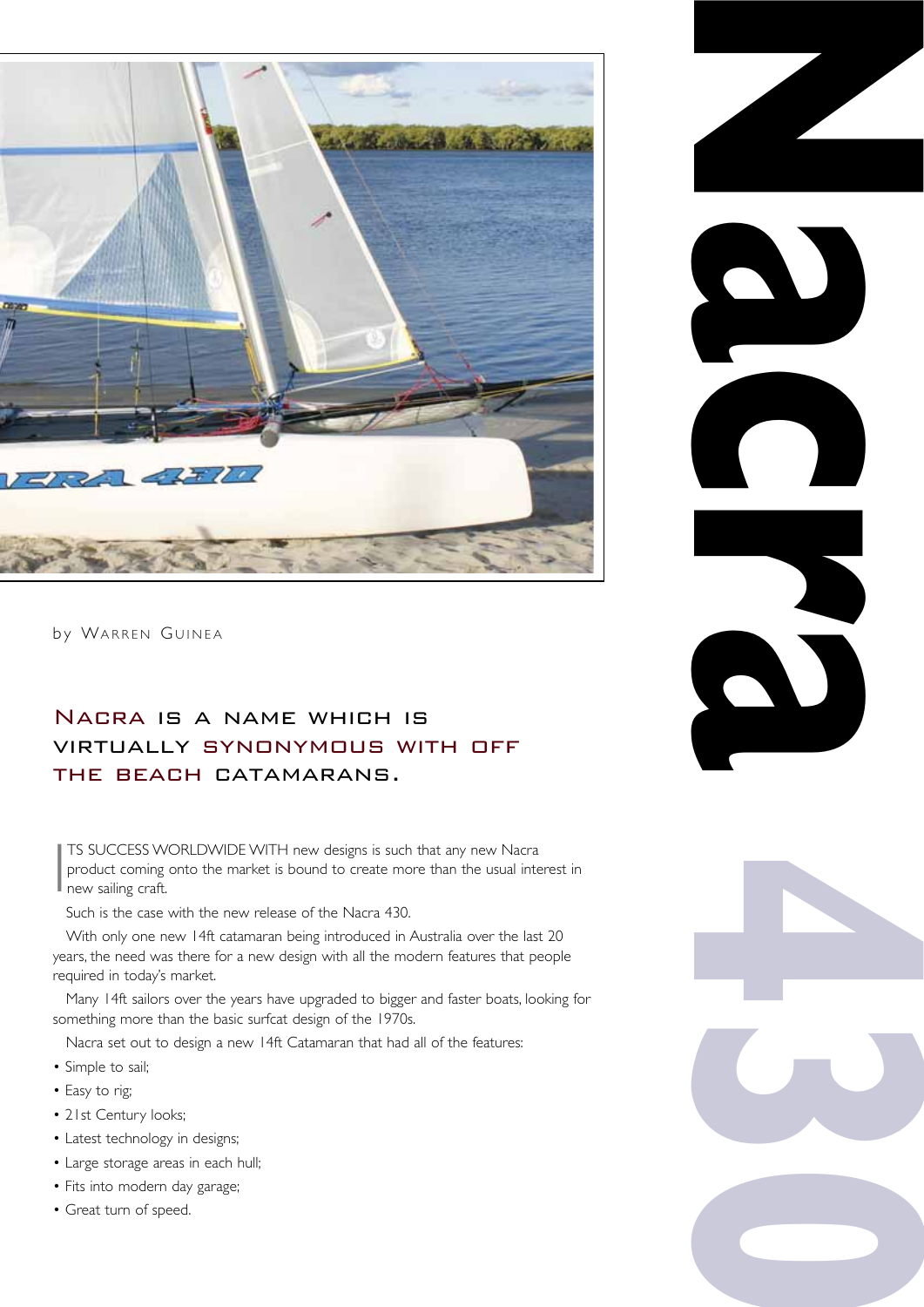

Nacra 430 Rocket – showing the large volume hulls which were made to take extra loads of using a spinnaker.

We wanted a boat that would introduce people back to catamaran sailing where it all started many years ago-the 14ft market.

A boat that can be raced one day then socially sailed with three or more friends the next day.

One of the first buyers of the new boat took delivery of his boat on Thursday, raced over the Easter weekend for three days and did really well straight out of the box.

Then the next day our destination was across the lake to have a picnic lunch with four other people using the storage in the hull to stow everything. That is what sailing is meant to be.

Since its release just over two months ago the Nacra 430 has been winning many events and races that it enters. It is arguably the fastest 14ft production catamaran available already. It is also competing with many top 16ft boats. It recently won the Catamaran division at Lake

Tinaroo over the May Day weekend.

Even managing to place a second and third on yardstick against the highly competitive F-18 class. See full results.

#### **Design**

The boat is made in two vertical seams which allows it to have more volume down low where it is required.

Nacra widened this boat more than normal and placed the main beam in the highest volume area of the hull.

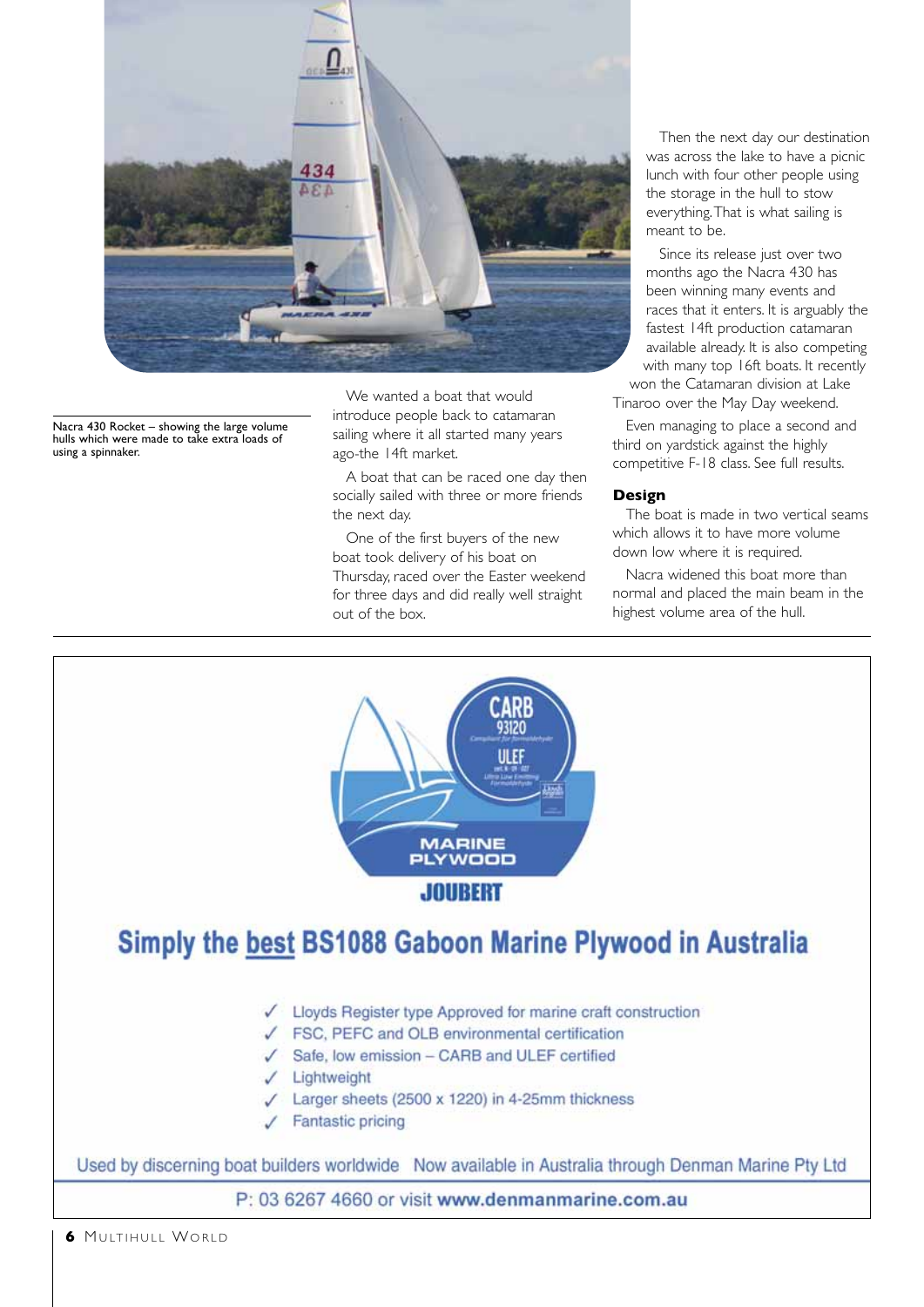This allowed the front beam to move forward more than normal which then meant the trampoline area could be much larger.

This was exactly what we were after; the boat can carry four people very easily. The sidestay positioning was moved slightly as well, creating more space for the crew to sit on the deck.

With a larger deck area than normal we required more bulkheads between the beams which then allowed us to utilise this space for a large storage area in each hull. Access is gained through large port lids in each hull. The hulls are made out of sandwich construction and were made to take the loads of the spinnaker with further bulkheads being placed in the front section. This is standard on all models of the 430, which will make the boat very stiff and able to handle the high loads of spinnaker sailing if people choose to add the optional kit. Non-skid tread was placed in the mould along the edges to help with grip while trapezing. The decks between beams feature non-skid patterns which help to keep the crew very stable.

The hull design is very unique. We have been able to incorporate the reverse bow wave piercing formula into a skeg type non-daggerboard hull. The result is a non-daggerboard fine entry maximum volume hull.

The skeg design blends with the cutaway bow which maximises the pointing, tracking and tacking capability of the boat.

The trampoline is a large, one piece diagonal cut, which can be fitted easily by one person. There is a large pocket at the front for storing the righting line and other equipment.

The rudders are high aspect carbon reinforced and feature a built-in adjuster which determines the rake of the rudder. The rudder system also features Ackerman steering which makes turning more efficient. A pivmatic system is standard as well which makes for safe beaching and will kick up on impact with under water objects.



Rudder system features Ackerman steering, kick up rudders and large efficient rudders which make the helm very responsive. (above)

Large port lids in each hull give access to the storage areas built in the hulls. (centre)

Nacra 430 Rocket really gets up and goes. This adds a whole new dimension to a boat of this size. (right)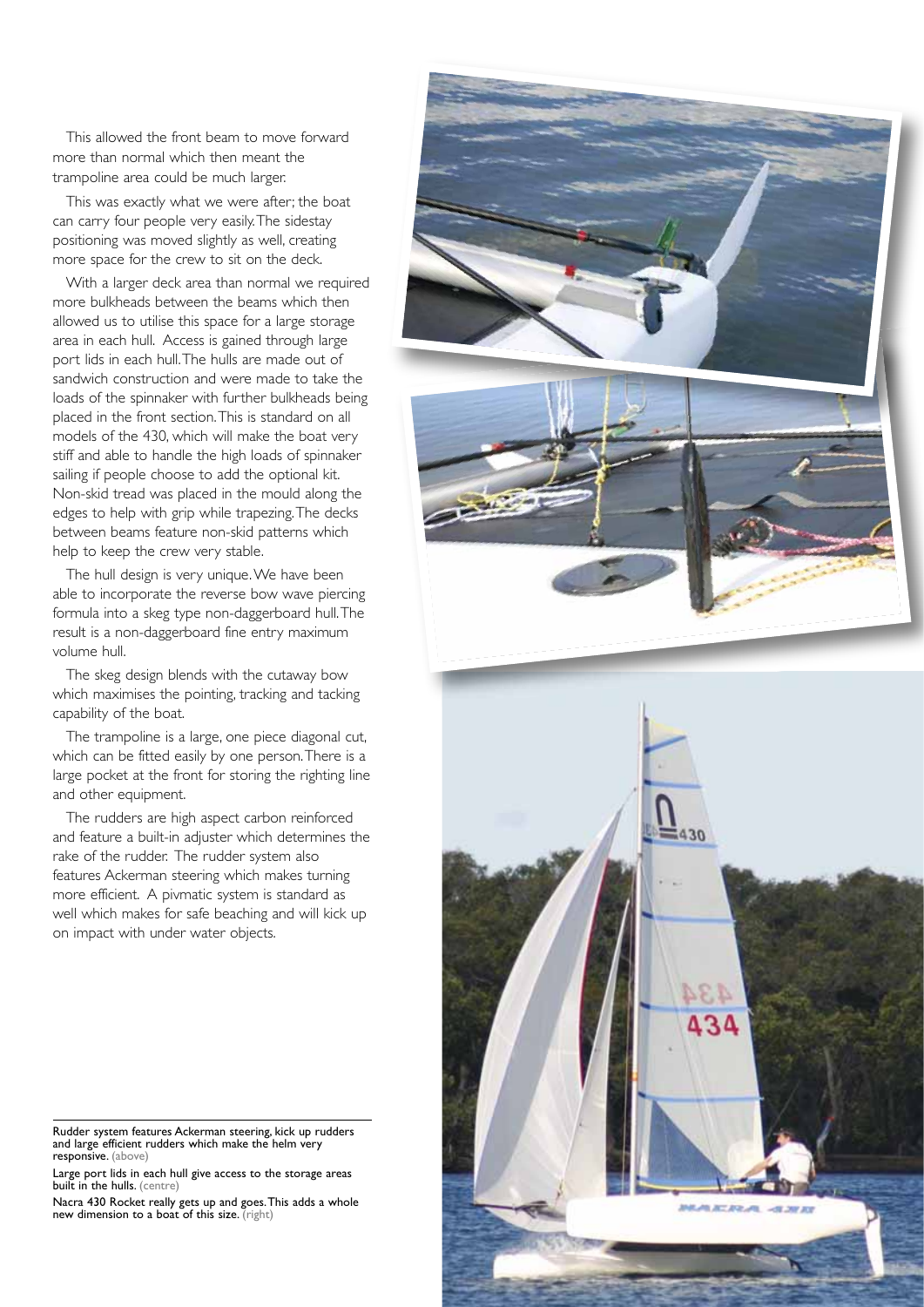

The rear beam is the same as the highly successful Nacra 'Infusion' and features a built in traveller track, with RCB traveller car fitted as standard. The front beam has had the well deepened to add more stiffness in the boat.

The sails are Flex Mylar and feature a large square top mainsail with a boomless sailplan making for safer sailing and easier rigging.

The mast is small enough to still be raised by one person and features a captive ball system, which stops the mast from jumping off while raising and lowering. Other controls are 8-1 downhaul which is lead out to the trapeze and a 6-1 ratchet mainsheet. The jib is non overlapping which makes tacking and gibing very easy.

The Rocket version features a spinnaker kit and Nacra's mid pole snuffer system. This adds a new dimension to 14ft sailing never seen

before in a boat this size. We wanted a boat that has all the features of an F-18 yet in a smaller more manageable size. This introduces people to the art of spinnaker sailing at a manageable level. It has been great to see people sailing across the water under spinnaker, knowing that they have never used one before.

### **Sailing the boat**

The first thing you notice about sailing the boat is the wide trampoline area, it gives you the feeling of sailing a much larger boat.

The boat tacks and gybes very quickly with the help of the deep efficient rudders.

Sailing upwind you will notice that the boat points higher and higher as the wind increases, the boat seems to drift to windward as wind increases, due to the wave piercing design.

The fine entry of the bow slices through any waves or chop with ease, making for a very smooth ride.

Downwind with the spinnaker is when the boat really comes in to its own.

It just accelerates, the boat goes lower and lower as the wind increases and will easily pass much larger boats with ease on this point of sail.

I have been sailing an F-18 for about seven years before sailing the new Nacra 430 and thought that the boat would be dull compared to F-18s.

But to my surprise I love sailing the new boat, it is really something special to sail.

It feels like you are on a much bigger boat, yet you have all the simplicity of a small catamaran.<br>Boat on display at Lake Tinaroo Regatta, where it



placed first overall in its catamaran division. (top) Showing fine entry of the wave piercing hull. (above)